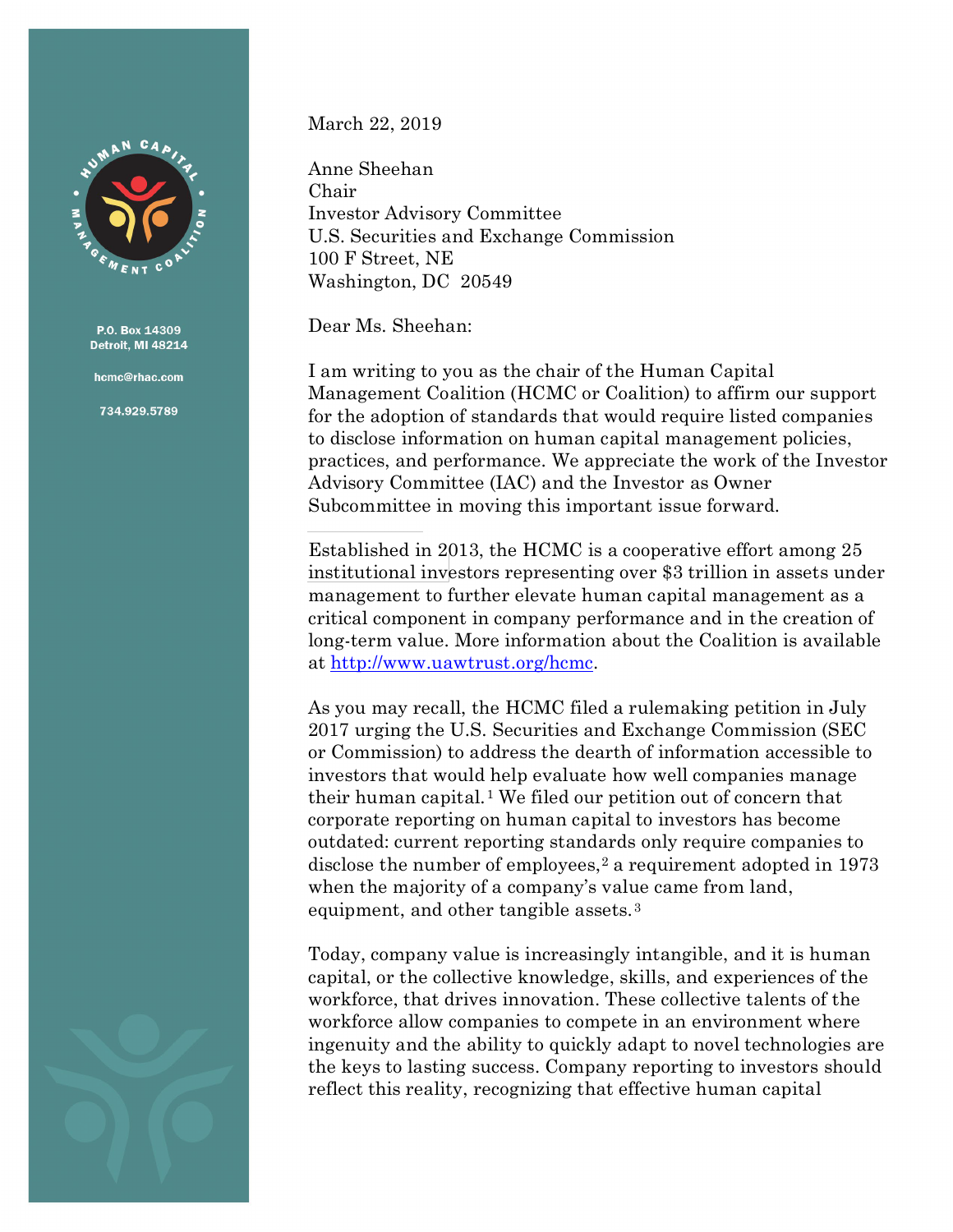

hcmc@rhac.com

734.929.5789

management is critical to navigating these shifts and ensuring ongoing shareholder value creation.

Since we filed the petition, we continue to hold that the SEC is the correct venue to develop universal reporting standards for issuers, recognizing the Commission's core mission of investor protection and ensuring our capital markets remain fair, orderly, and efficient.[4](#page-8-3) As a federal administrative agency established for the exclusive benefit of the American public, the SEC is in fact the *only* organization where an independent and fully transparent discussion on an issue of this magnitude can take place.

Consistency and comparability in reporting promotes efficiency, both for issuers who would have concrete guidance on what to report and how, and for investors who would no longer need to pore through reams of documents to find even basic information on the workforce that may or may not be publicly available. It allows investors to easily and efficiently compare companies and benchmark performance. It also levels the playing field between large institutional investors who can demand (and afford) more data from companies on human capital, and smaller retail investors who, on a practical basis, often cannot.

We also believe that human capital reporting meets and exceeds the principles for the development of regulatory disclosure requirements laid out by SEC Chairman Jay Clayton in his opening remarks at the IAC's February 6 meeting.[5](#page-8-4) We address these principles in turn below:

### • **Human capital information is** *material*.

Human capital is a key production input necessary for the development of goods and services that drive individual firm performance as well as the larger economy. As stated in our rulemaking petition, absent reasonably robust information about how a company manages its human capital, investors are unable to make fully informed decisions about a company's business, risks and prospects, for investment, engagement or voting purposes.

Recent research from the Embankment Project for Inclusive Capitalism (EPIC) supports this view, noting firms that disclose data on their ability to create value by leveraging human capital perform better than non-disclosers. In the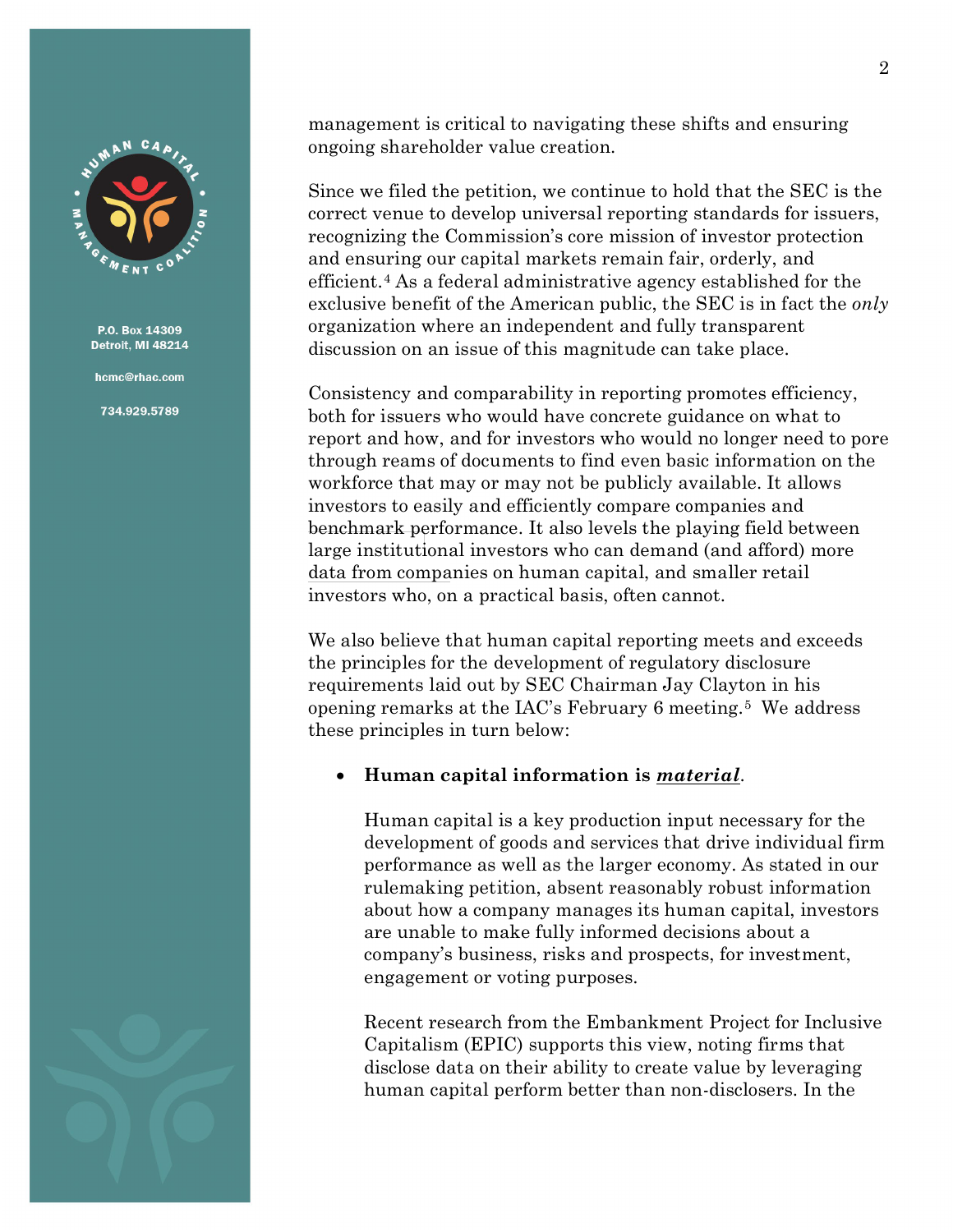

hcmc@rhac.com

734.929.5789



UK, where issuers are required to report detailed human capital information, firms with stronger human capital reporting show a return on invested talent (ROIT) – defined as the dollar return per one dollar invested in talent – that is nearly 3 times higher than the ROIT of non-disclosers[6](#page-8-5) and operating margins that are 33 percent higher than those of non-disclosers.[7](#page-8-6)

The International Organization for Standardization (ISO) recently released "*Guidelines for Human Capital Reporting for Internal and External Stakeholders*" (ISO 30414:2018)[8](#page-8-7) which includes guidance on metrics companies should report internally, and which to report publicly with flexibility to accommodate large and small companies. The standards include details on the evaluation, measurement, and formatting of data.[9](#page-8-8)

Companies, too, have recognized the importance of strong human capital practices to both the development and execution of their business strategies by elevating<sup>[10](#page-8-9)</sup> the role of the Chief Human Resources Officer as a key function<sup>[11](#page-8-10)</sup> for operational leadership, as well as strategic development and execution.[12](#page-8-11) Boards of companies such as McDonald's[13](#page-8-12) and Wells Fargo<sup>[14](#page-8-13)</sup> have adopted committee charters that explicitly list human capital management oversight as a core responsibility.

To further underscore this point, a report from a recent meeting of compensation, risk, and audit committee chairs from Fortune 500 companies co-hosted by the National Association of Corporate Directors (NACD), Farient Advisors, PwC, and Sidley Austin LLP listed the following three human capital-related considerations for boards:

- o The combination of major shifts in the workforce and the rise of emerging technologies will have a transformative impact on companies of all sizes and sectors.
- o Boards need to elevate the discussion on human-capital strategy and risk, and clarify oversight responsibilities at the full board and committee levels.
- o Directors should set expectations for management regarding human-capital objectives, and *use appropriate metrics to measure success*.[15](#page-8-14) (Emphasis added.)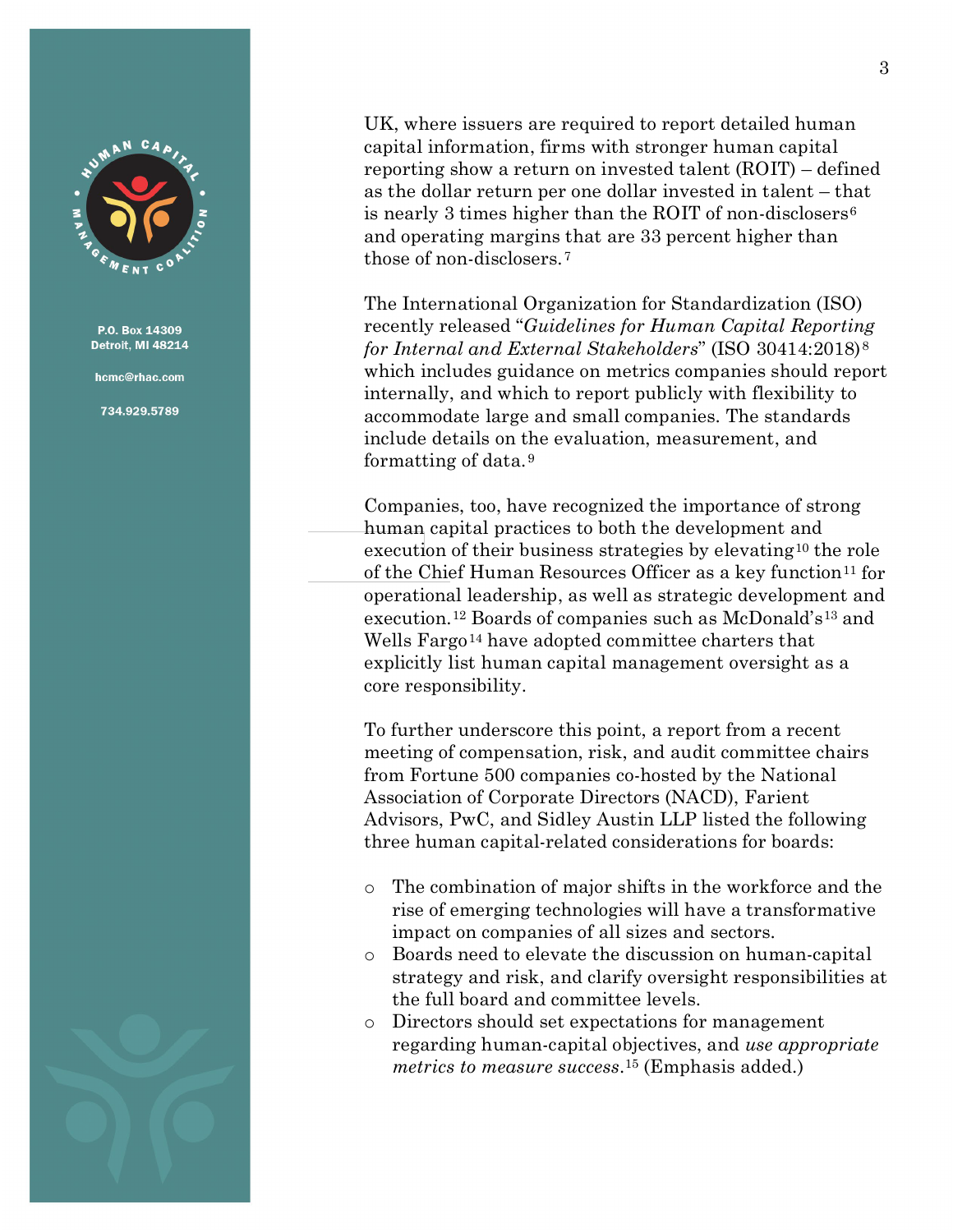

hcmc@rhac.com

734.929.5789

Finally, investors are increasingly vocal that human capital is inextricably tied to performance. Since we filed the petition, investors' calls for higher-quality information have only intensified, with large asset management firms such as BlackRock and State Street identifying human capital as an important issue for investment stewardship and engagement.[16,](#page-8-15)[17](#page-8-16),[18](#page-8-17) These large asset managers now control the majority of ordinary individuals' holdings in the public markets, performing research and creating products that will generate an appropriate return for the level of risk for institutional investors as well as main street investors.

Investors are the intended recipients of issuer disclosures, and in our view it is incumbent upon the SEC to ensure every investor, regardless of size, has equal access to this information.

## • **Core human capital data is** *comparable* **and lends itself to standardization.**

Key information reported by companies – that is, information investors view as critical in their decisionmaking processes – is the most useful when it is uniform in measurement, format, and where it is reported, and can be benchmarked over time.

Our rulemaking petition underscores the importance of developing "[c]onsistent mandatory disclosure standards" to ensure investors can gather material human capital information quickly and efficiently.[19](#page-8-18) The ability to access data quickly and efficiently is even more important for passive investors whose holdings are widely dispersed across the U.S. public equity markets and thus may include thousands of companies.

An example involving employee turnover data reported by companies in the Russell 3000 Index – a good approximation of investable U.S. public equities – may be instructive. Employee turnover is often considered a basic quantitative human capital data point<sup>[20](#page-8-19)</sup> that is both universally applicable to all issuers and relatively straightforward to measure and report. If an investor were to try and find employee turnover data from one of the few U.S. issuers that provide it, they would need to look through corporate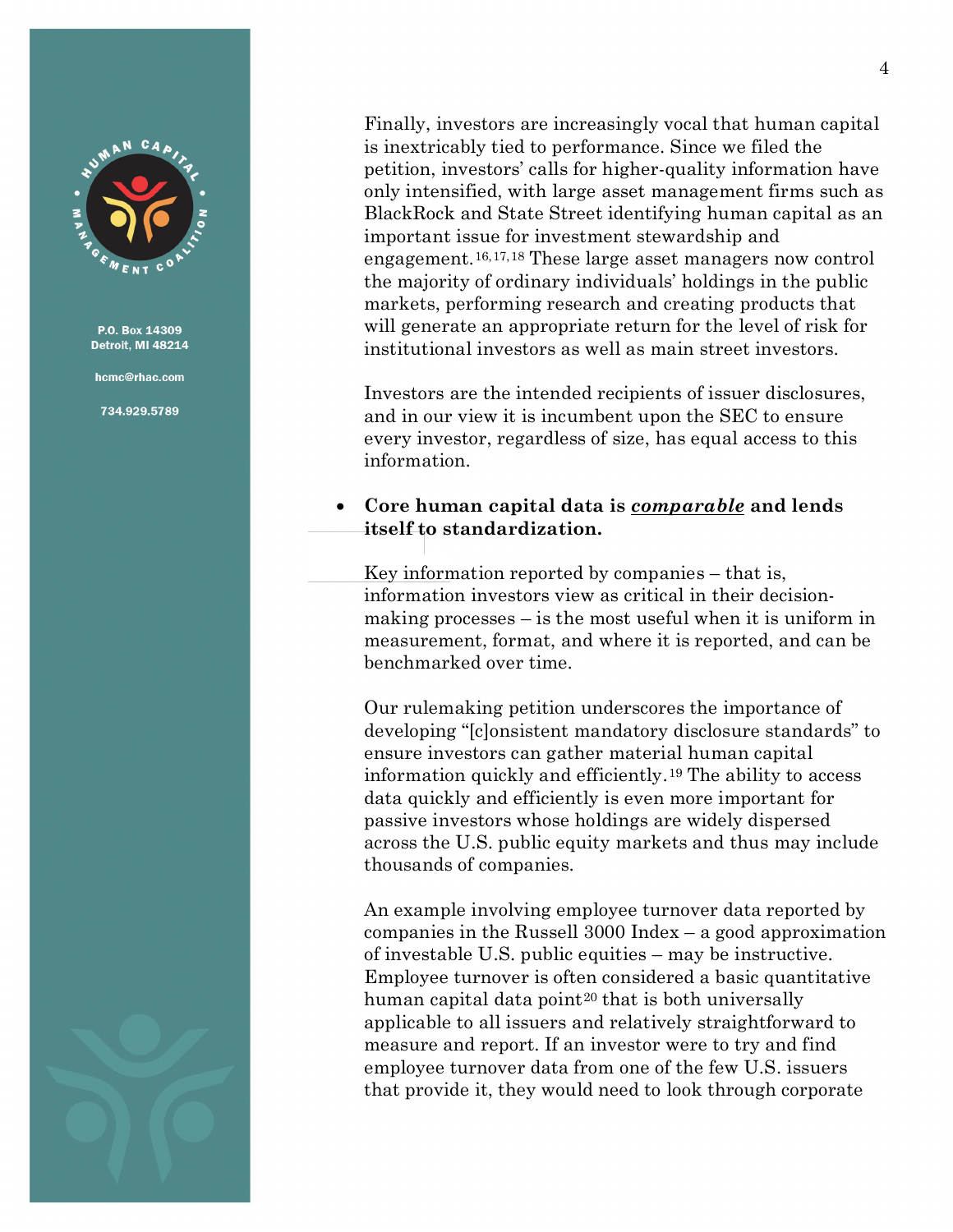

hcmc@rhac.com

734.929.5789

responsibility and sustainability reports, <sup>[21](#page-8-20)</sup> corporate websites, or in very limited cases, financial statements.<sup>[22](#page-8-21)</sup> Consistency and comparability would alleviate this burden by allowing investors to find and evaluate a basic data point in a far more efficient manner.

# • **Human capital reporting standards can be both**  *flexible* **and universally applicable.**

Consistent with our rulemaking petition, we recognize that there are human capital metrics that may be more relevant for certain industries than others, or even specific companies within an industry. Our petition offered nine categories of workforce information as a starting point for this discussion.

However, we continue to believe that all companies should report on core metrics that are universal across all companies regardless of industry or business strategy. Some examples of these metrics include the number of full time, part time and contingent workers; workforce costs; and employee turnover.

The recent work by EPIC and ISO cited above may provide a good starting point in determining which metrics are universal and which metrics are most appropriate for specific industries and companies.

## • **Standardized human capital data can enhance**  *efficiency* **at reasonable cost and effort, for investors and for issuers.**

Human capital data need not be expensive for issuers to collect and disclose. In the European Union, companies are required to report their total human capital costs, broken out by salaries, bonuses, and pension benefits.[23](#page-8-22)

Many U.S. companies track basic workforce data like labor costs for administrative purposes such as processing payroll. Human resources analytic tools developed in-house and services like ADP, SAP, Oracle and Workday are commonly utilized to assist with data collection. Firms could leverage the human resources tools and services they already use to satisfy new human capital reporting requirements.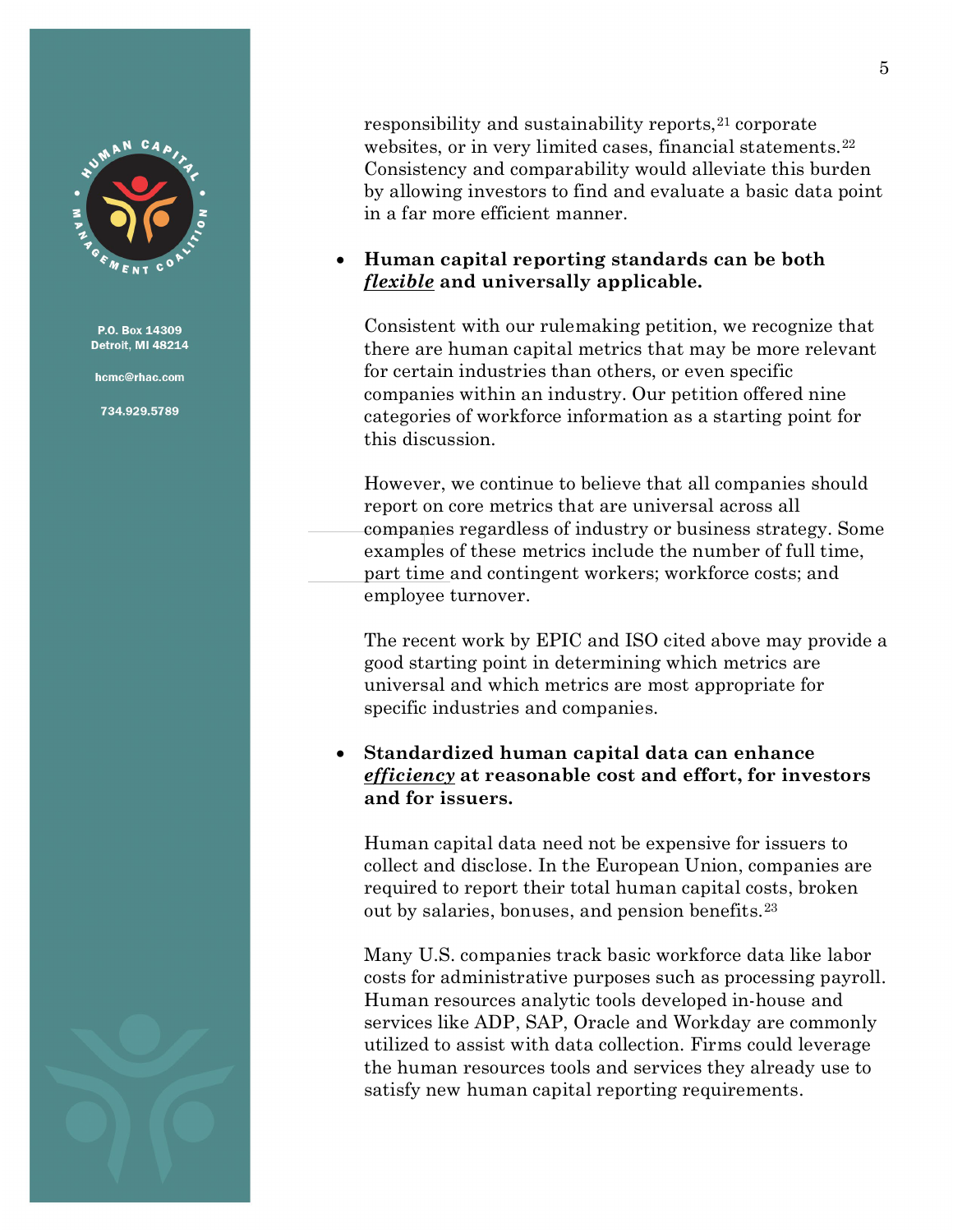

hcmc@rhac.com

734.929.5789

Further, high quality human capital disclosures need not be excessively long and verbose to be of use: firms that produce human capital disclosures investors find most useful do so with a third of the narrative than companies with lowerquality disclosures.[24](#page-8-23) In fact, one of the reasons voluntary and involuntary employee turnover data is of particular interest to investors is because it is numeric.

# • **The SEC is well-positioned to develop appropriate mechanisms for** *monitoring and enforcement* **of compulsory financial reporting.**

From a practical perspective, the workforce disclosure rules we are asking the SEC to update are part of the financial reporting requirements that already fall under the purview of the SEC's Division of Corporation Finance.[25](#page-8-24) Regulation S-K sets forth disclosures required in registration statements and various reports under the integrated disclosure system. It contains one item related to human capital: Item 101(c)(xiii), in the "Narrative Description of Business" section, mandates disclosure of the "number of persons employed by the registrant." [26](#page-8-25)

Investors need high-quality quantitative and qualitative information that is relevant, reliable, and effective in communicating how adeptly a company manages its human capital resources to drive performance. Our request to the Commission is to ensure the information issuers report to investors accurately reflects the markets as they exist, and as they evolve. We submit that a single data point on the number of employees a firm directly employs tells us very little about the company's ability to manage human capital risks and leverage opportunities for growth and thus is no longer sufficient for a maturing market.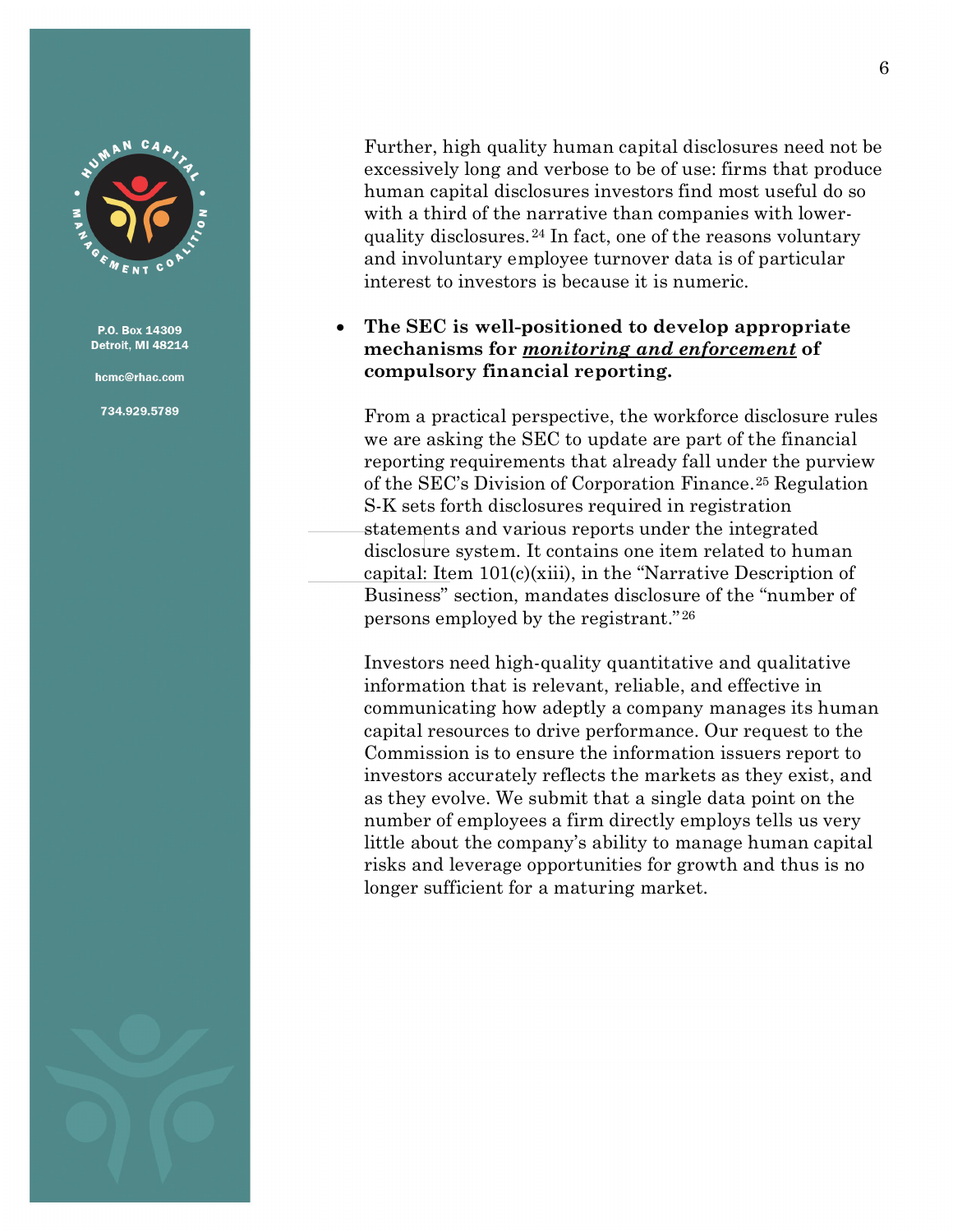

hcmc@rhac.com

734.929.5789

We appreciate the IAC's interest in this issue and the opportunity to share our views with you. We stand ready to assist in order to facilitate this process including participating in multistakeholder discussions to work toward a solution that satisfies the needs of both the preparers and the end users of financial information. We look forward to working with the IAC on this important issue.

On behalf of the Human Capital Management Coalition:

Sincerely,

Cerciscoffee Kolakult

Cambria Allen-Ratzlaff Corporate Governance Director UAW Retiree Medical Benefits Trust

Cc: Hon. Jay Clayton Chairman U.S. Securities and Exchange Commission

> Hon. Robert J. Jackson, Jr. Commissioner U.S. Securities and Exchange Commission

> Hon. Hester Peirce Commissioner U.S. Securities and Exchange Commission

> Hon. Elad L. Roisman Commissioner U.S. Securities and Exchange Commission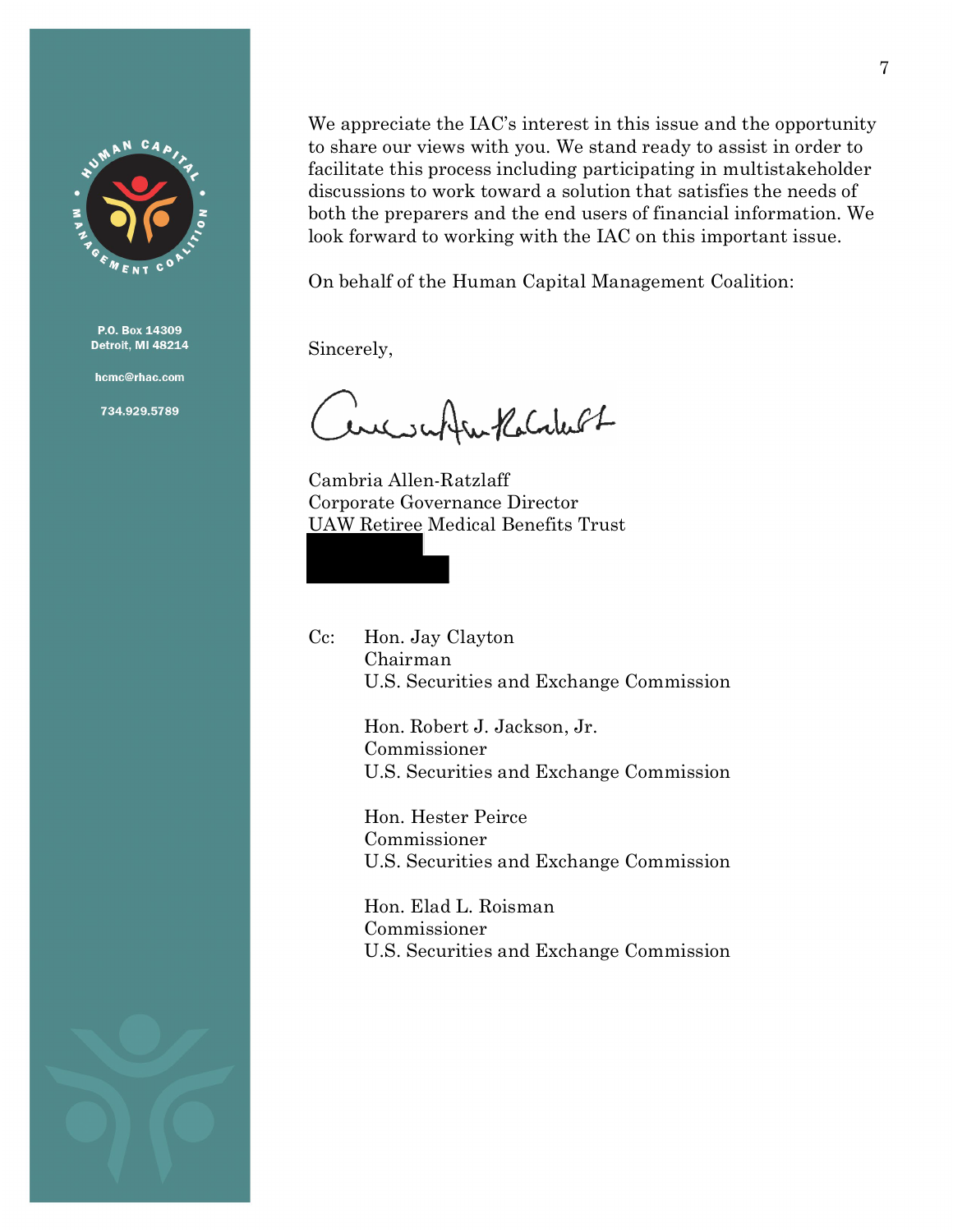

hcmc@rhac.com

734.929.5789

<sup>1</sup> Human Capital Management Coalition. (2017) *Rulemaking Petition to Require Issuers To Disclose Information About Their Human Capital Management Policies, Practices And Performance,* as submitted to the U.S. Securities and Exchange Commission on July 6, 2017*.* Retrieved from <https://www.sec.gov/rules/petitions/2017/petn4-711.pdf> <sup>2</sup> Item  $101(c)(xiii)$ , in the "Narrative Description of Business" section, mandates disclosure of the "number of persons employed by the registrant." See [https://www.ecfr.gov/cgi-bin/text-idx?amp;node=17:3.0.1.1.11&rgn=div5.](https://www.ecfr.gov/cgi-bin/text-idx?amp;node=17:3.0.1.1.11&rgn=div5) <sup>3</sup> For example, in 1975, tangible assets accounted for 83 percent of the total market capitalization of companies in the S&P 500. See [http://www.oceantomo.com/intangible-asset-market-value-study/.](http://www.oceantomo.com/intangible-asset-market-value-study/) 4 <https://www.sec.gov/about.shtml> <sup>5</sup> Clayton, J. (2019 February 6). *Remarks for Telephone Call with SEC Investor Advisory Committee Members.* Retrieved from: [https://www.sec.gov/news/public](https://www.sec.gov/news/public-statement/clayton-remarks-investor-advisory-committee-call-020619#_ftn2)[statement/clayton-remarks-investor-advisory-committee-call-020619#\\_ftn2.](https://www.sec.gov/news/public-statement/clayton-remarks-investor-advisory-committee-call-020619#_ftn2) <sup>6</sup> Embankment Project for Inclusive Capitalism. (2018). *The 2018 EPIC Report,* 42. Retrieved from: [https://www.epic-value.com/#report.](https://www.epic-value.com/#report) <sup>7</sup> Embankment Project for Inclusive Capitalism. (2018). *The 2018 EPIC Report,* 42. Retrieved from: [https://www.epic-value.com/#report.](https://www.epic-value.com/#report) <sup>8</sup> See International Organization for Standardization. (2018, December). "Human resource management – Guidelines for internal and external human capital reporting." Retrieved from[: https://www.iso.org/standard/69338.html.](https://www.iso.org/standard/69338.html)<br><sup>9</sup> See, e.g., McMurrer, Dan and Bassi, Laurie. (2019, January 10). "Human Resources Gets Its ISO Approval." Retrieved from [https://www.workforce.com/2019/01/10/human-resources-gets-its-iso-approval/.](https://www.workforce.com/2019/01/10/human-resources-gets-its-iso-approval/) 10 KPMG. (2017 March). *The Rise of the Chief HR Officer.* Retrieved from: [https://www.workforce.com/2019/01/10/human-resources-gets-its-iso-approval/.](https://www.workforce.com/2019/01/10/human-resources-gets-its-iso-approval/) [https://home.kpmg/content/dam/kpmg/uk/pdf/2017/03/The-rise-of-the-CHRO.pdf.](https://home.kpmg/content/dam/kpmg/uk/pdf/2017/03/The-rise-of-the-CHRO.pdf)<br><sup>11</sup> Charan, R., D. Barton & D. Carey. (July-August 2015). People Before Strategy: A New Role for the CHRO. *Harvard Business Review.* Retrieved from: [https://hbr.org/2015/07/people-before-strategy-a-new-role-for-the-chro.](https://hbr.org/2015/07/people-before-strategy-a-new-role-for-the-chro)<br><sup>12</sup> [Hesketh, A. J.,](http://www.research.lancs.ac.uk/portal/en/people/anthony-hesketh(5ff60a97-11f8-42d5-9927-212bf3113c5f).html) & Hird, M. (2010). The golden triangle: how relationships between leaders can leverage more value from people. *In Leading HR*, 103-135. Basingstoke: Palgrave Macmillan. Retrieved from: [http://www.research.lancs.ac.uk/portal/en/publications/the-golden-triangle-how](http://www.research.lancs.ac.uk/portal/en/publications/the-golden-triangle-how-relationships-between-leaders-can-leverage-more-value-from-people(94ba2051-b41d-4409-8fa0-5ebf237957d2).html)[relationships-between-leaders-can-leverage-more-value-from-people\(94ba2051](http://www.research.lancs.ac.uk/portal/en/publications/the-golden-triangle-how-relationships-between-leaders-can-leverage-more-value-from-people(94ba2051-b41d-4409-8fa0-5ebf237957d2).html) [b41d-4409-8fa0-5ebf237957d2\).html.](http://www.research.lancs.ac.uk/portal/en/publications/the-golden-triangle-how-relationships-between-leaders-can-leverage-more-value-from-people(94ba2051-b41d-4409-8fa0-5ebf237957d2).html) 13 McDonald's Corporation. (2016, July 28). *Public Policy & Strategy Committee Charter.* Retrieved from: [https://corporate.mcdonalds.com/content/dam/gwscorp/corporate-governance](https://corporate.mcdonalds.com/content/dam/gwscorp/corporate-governance-content/board-committees-and-charters/PUBLIC_POLICY_AND_STRATEGY_COMMITTEE_CHARTER.pdf)[content/board-committees-and](https://corporate.mcdonalds.com/content/dam/gwscorp/corporate-governance-content/board-committees-and-charters/PUBLIC_POLICY_AND_STRATEGY_COMMITTEE_CHARTER.pdf)[charters/PUBLIC\\_POLICY\\_AND\\_STRATEGY\\_COMMITTEE\\_CHARTER.pdf.](https://corporate.mcdonalds.com/content/dam/gwscorp/corporate-governance-content/board-committees-and-charters/PUBLIC_POLICY_AND_STRATEGY_COMMITTEE_CHARTER.pdf) 14 Wells Fargo & Company. (2018, November 27). *Human Resources Committee Charter.* Retrieved from: [https://www08.wellsfargomedia.com/assets/pdf/about/corporate/human](https://www08.wellsfargomedia.com/assets/pdf/about/corporate/human-resources-committee-charter.pdf)[resources-committee-charter.pdf.](https://www08.wellsfargomedia.com/assets/pdf/about/corporate/human-resources-committee-charter.pdf) 15 National Association of Corporate Directors (2019, January 24). NACD Compensation Committee Chair and Risk Oversight Advisory Councils: Board Oversight of Human Capital Strategy and Risks. Retrieved from: [https://www.nacdonline.org/insights/publications.cfm?ItemNumber=64851.](https://www.nacdonline.org/insights/publications.cfm?ItemNumber=64851) 16 BlackRock. (2018 March). *BlackRock Investment Stewardship's approach* j